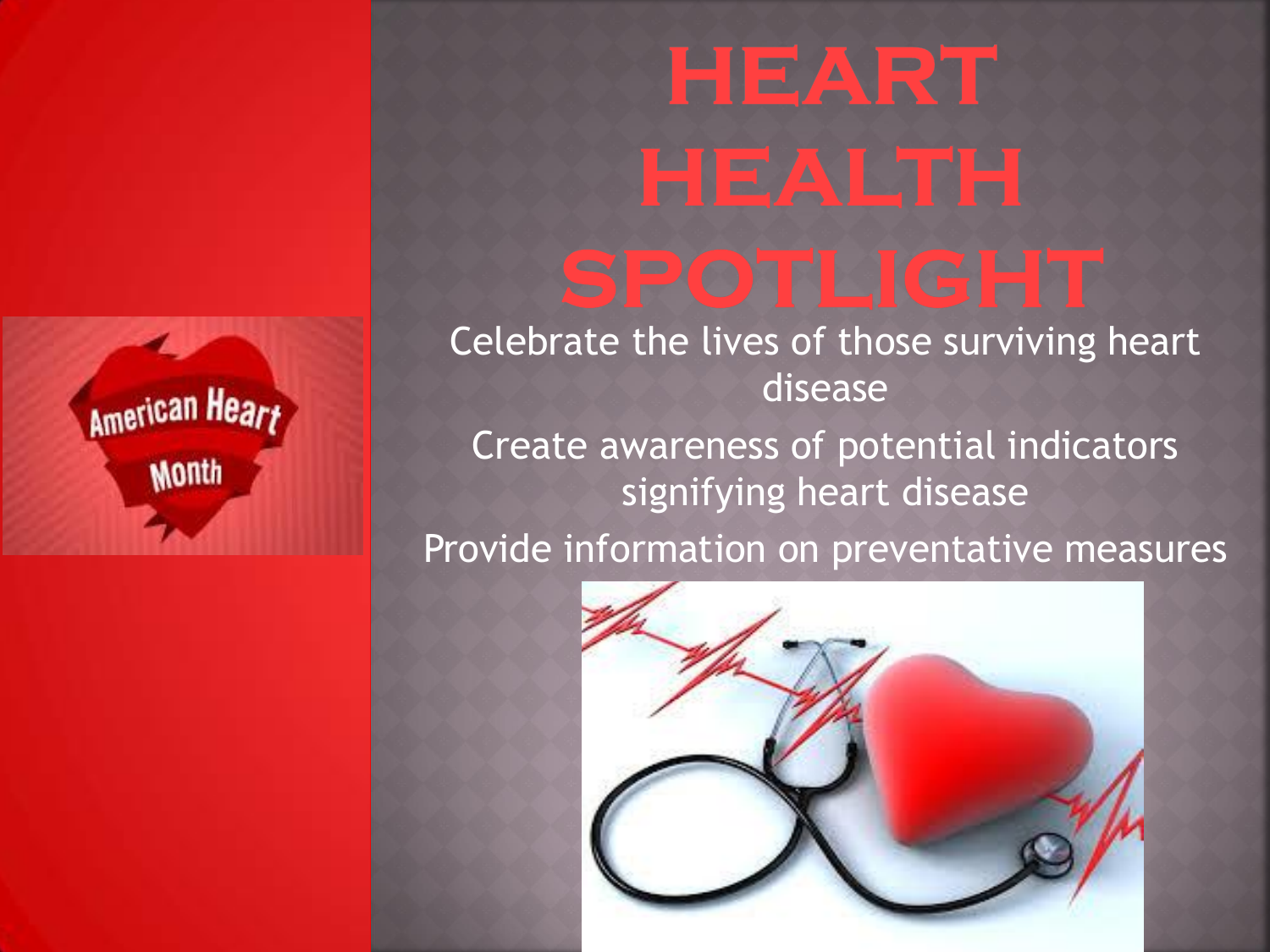#### **WHAT IS HEART DISEASE?**

o Heart and blood vessel disease – also called [heart disease](http://www.heart.org/HEARTORG/Conditions/More/MyHeartandStrokeNews/Coronary-Artery-Disease---Coronary-Heart-Disease_UCM_436416_Article.jsp) — includes numerous problems, many of which are related to a process called [atherosclerosis](http://www.heart.org/HEARTORG/Conditions/Cholesterol/WhyCholesterolMatters/Atherosclerosis_UCM_305564_Article.jsp). Atherosclerosis is a condition that develops when a substance called plaque builds up in the walls of the arteries. This buildup narrows the arteries, making it harder for blood to flow through. If a blood clot forms, it can stop the blood flow. This can cause a heart attack or stroke.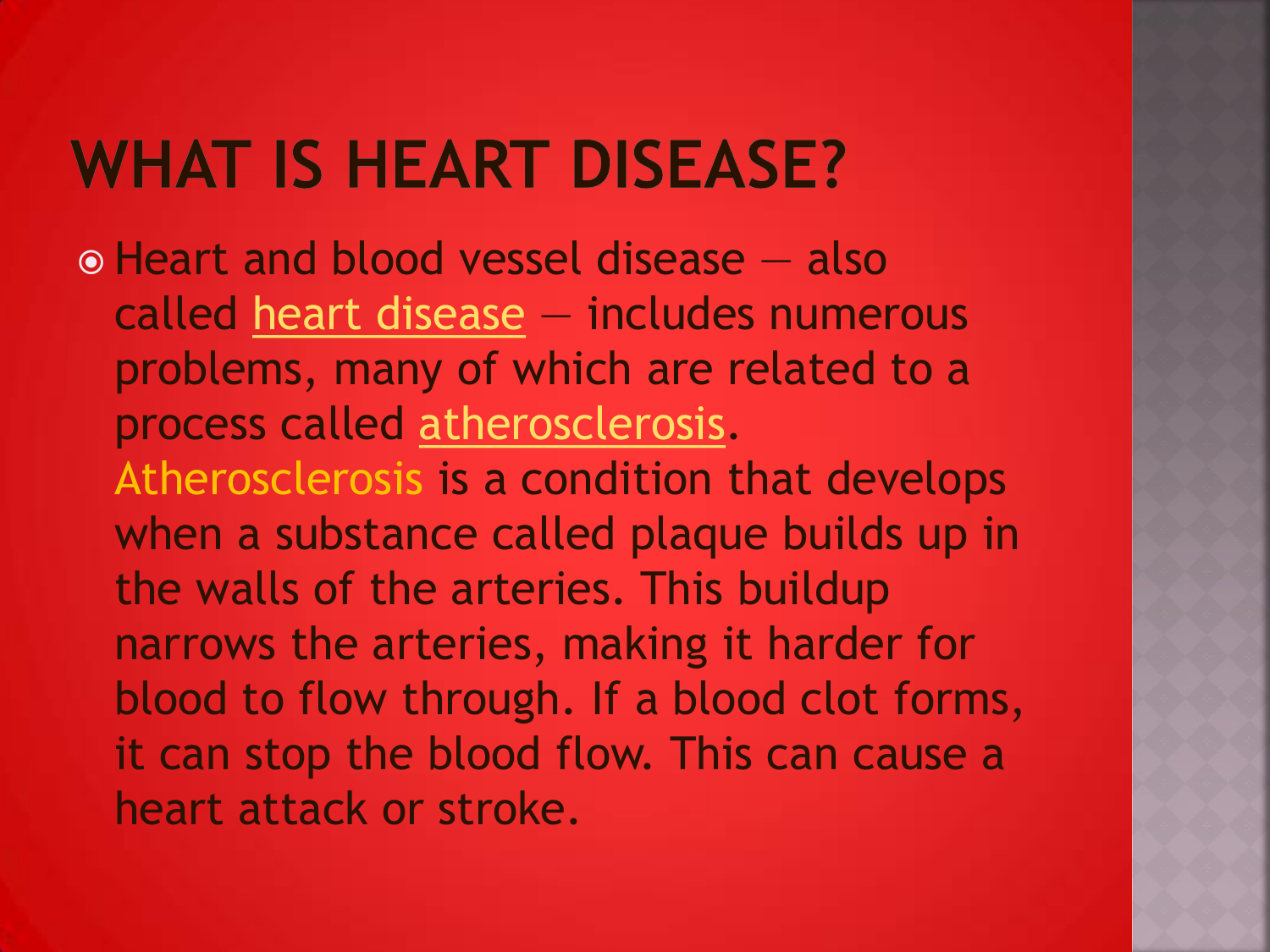# **Atherosclerosis**

Normal Artery normal blood flow

> **High blood pressure** -low blood flow

> > **Stroke or Heart attack** most common causes of death worldwide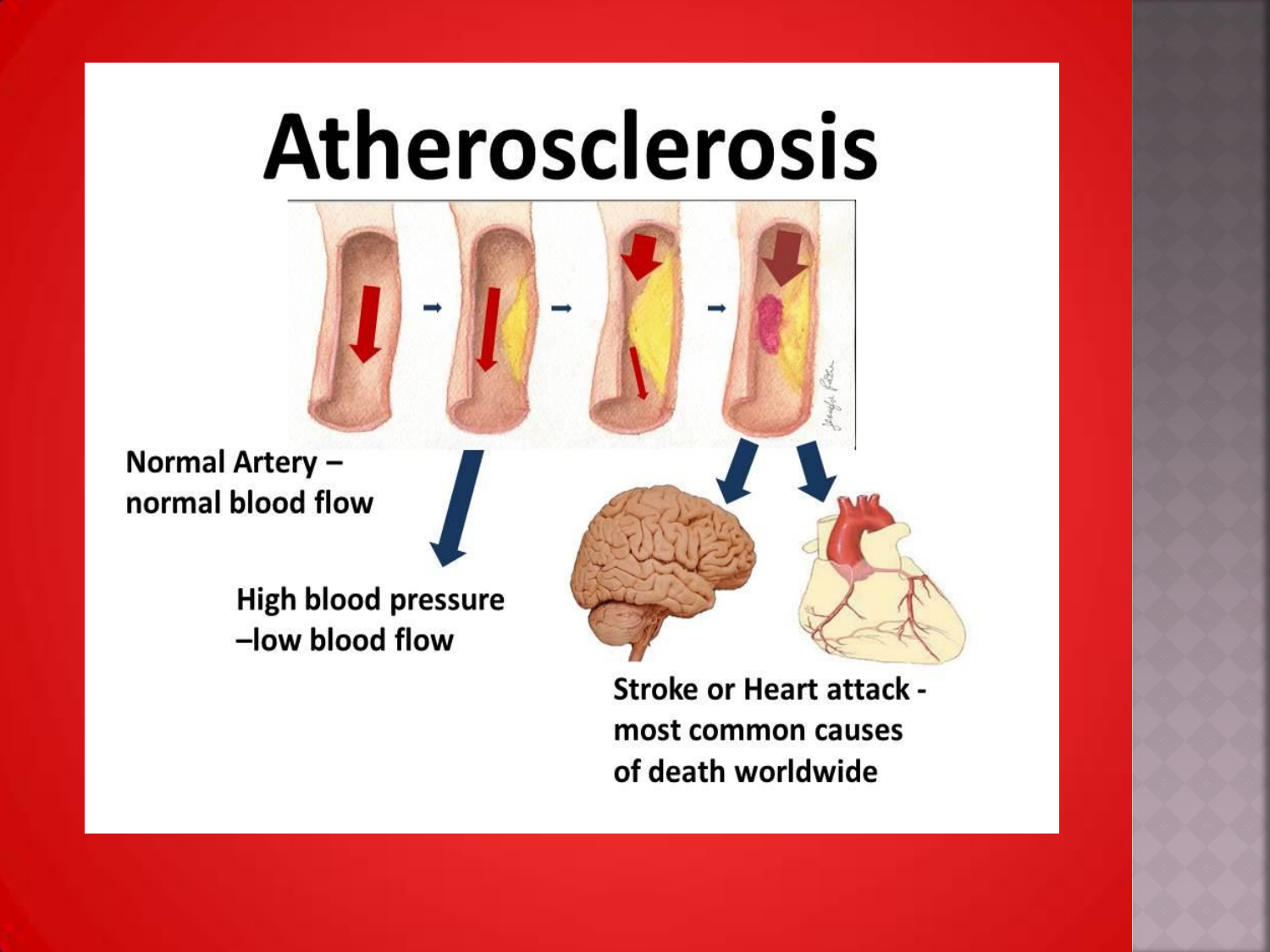#### **WARNING SIGNS OF HEART ATTACK**



**Chest discomfort.** Most heart attacks involve discomfort in the center of the chest that lasts more than a few minutes, or that goes away and comes back. It can feel like uncomfortable pressure, squeezing, fullness or pain. **Discomfort in other areas of the upper body.** Symptoms can include pain or discomfort in one or both arms, the back, neck, jaw or stomach. **Shortness of breath** with or without chest discomfort.

**Other signs** may include breaking out in a cold sweat, nausea or lightheadedness.

**If you have any of these signs, don't wait more than five minutes before calling for help. Call 9-1-1 and get to a hospital right away.**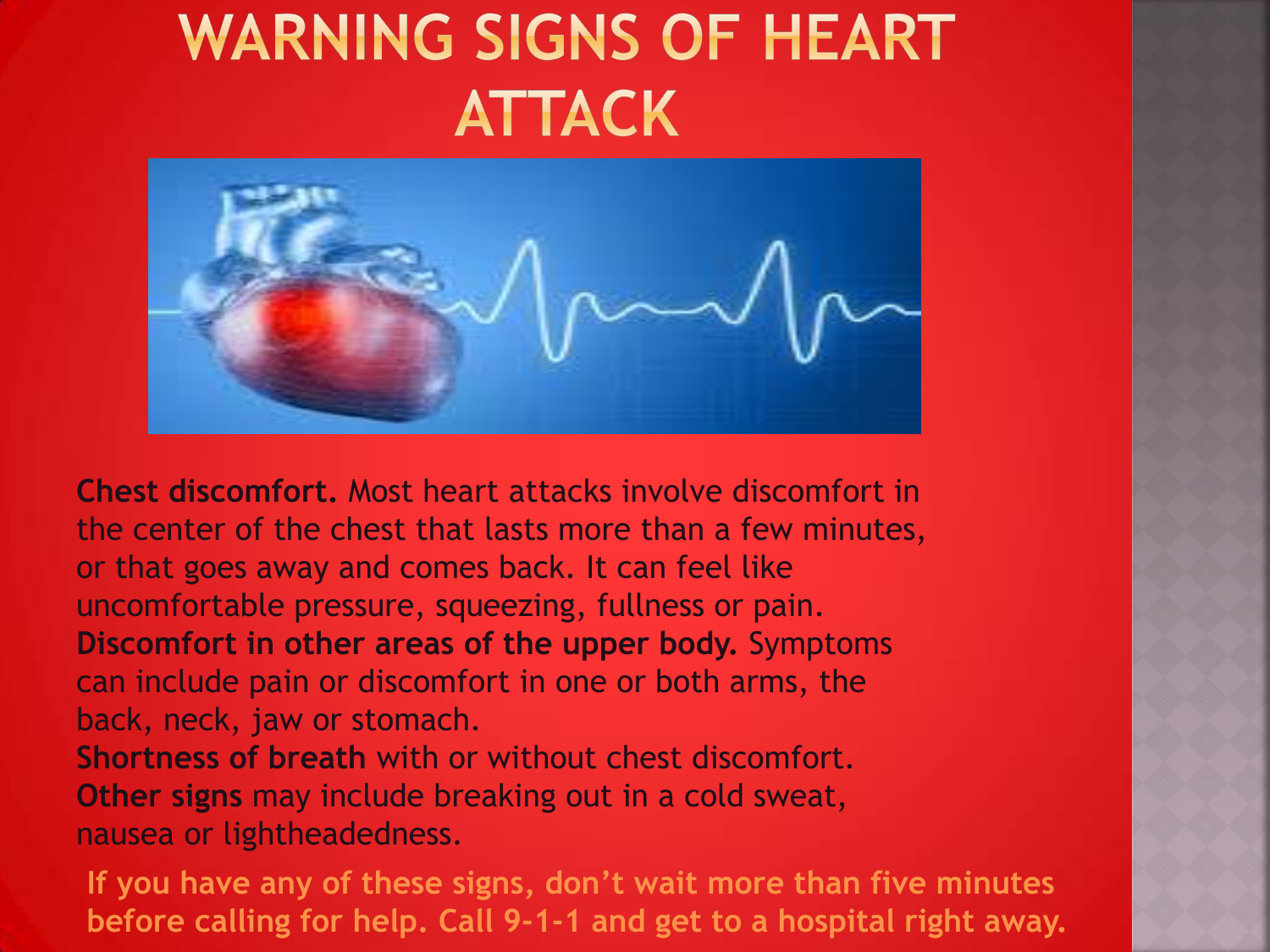## **WARNING SIGNS IN WOMEN**

- **Chest pain or discomfort.** Chest pain is the most common heart attack symptom, but some women may experience it differently than men. It may feel like a squeezing or fullness, and the pain can be anywhere in the chest, not just on the left side.
- **Pain in your arm(s), back, neck, or jaw.** This type of pain is more common in women than in men. It may confuse women who expect their pain to be focused on their chest and left arm, not their back or jaw. The pain can be gradual or sudden, and it may wax and wane before becoming intense. If you're asleep, it may wake you up. You should report any "not typical or unexplained" symptoms in any part of your body above your waist to your doctor or other health care provider.
- **Stomach pain.** Sometimes people mistake stomach pain that signals a heart attack with heartburn, the flu, or a stomach ulcer. Other times, women experience severe abdominal pressure that feels like an elephant sitting on your stomach.





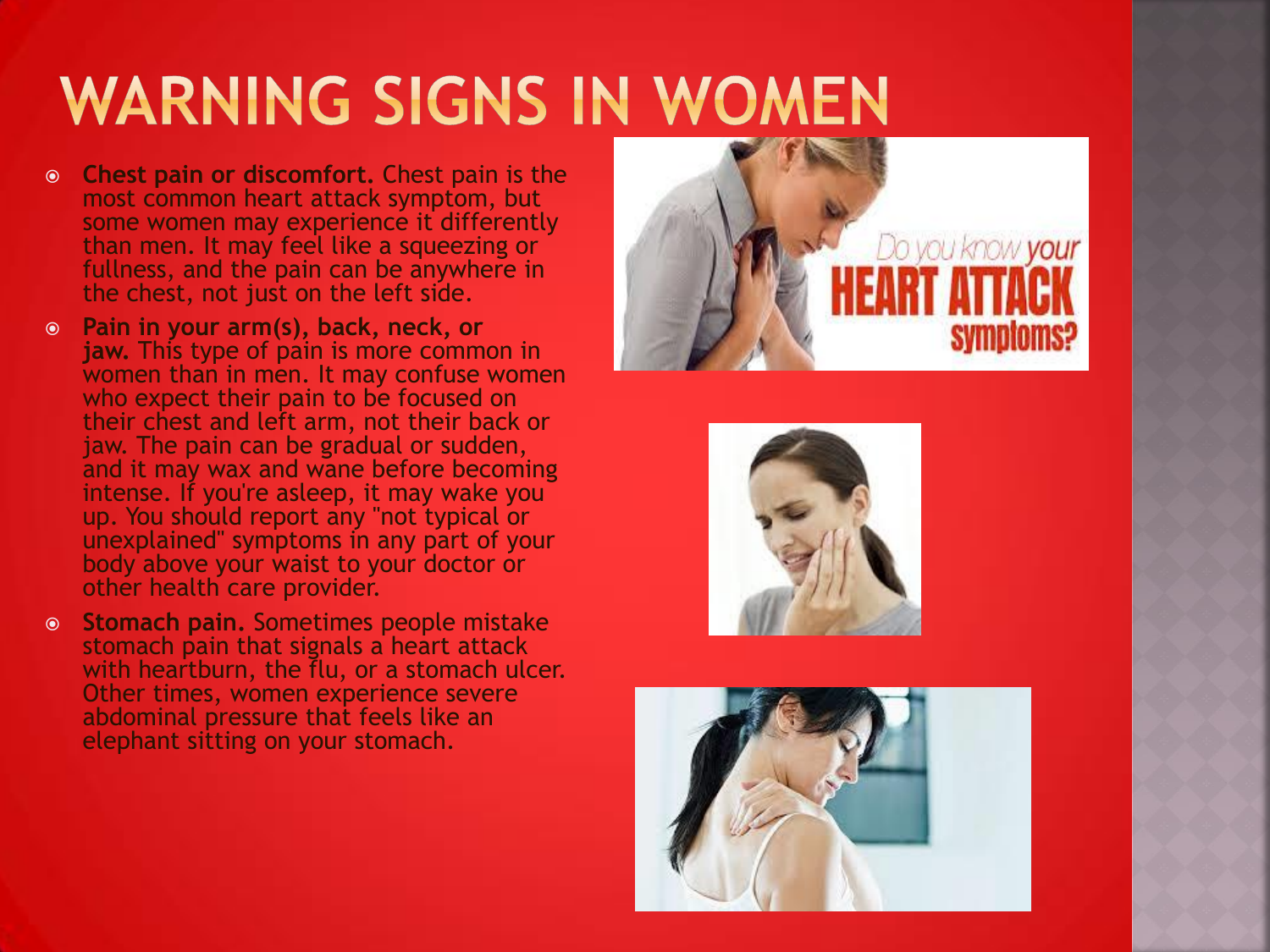### **WARNING SIGNS IN WOMEN**

- **Shortness of breath, nausea, or lightheadedness.** If you're having trouble breathing for no apparent reason, you could be having a heart attack, especially if you're also having one or more other symptoms.
- **Sweating.** Breaking out in a nervous, cold sweat is common among women who are having a heart attack. It will feel more like stress-related sweating than perspiration from exercising or spending time outside in the heat.
- **Fatigue.** Some women who have heart attacks feel extremely tired, even if they've been sitting still for a while or haven't moved much.



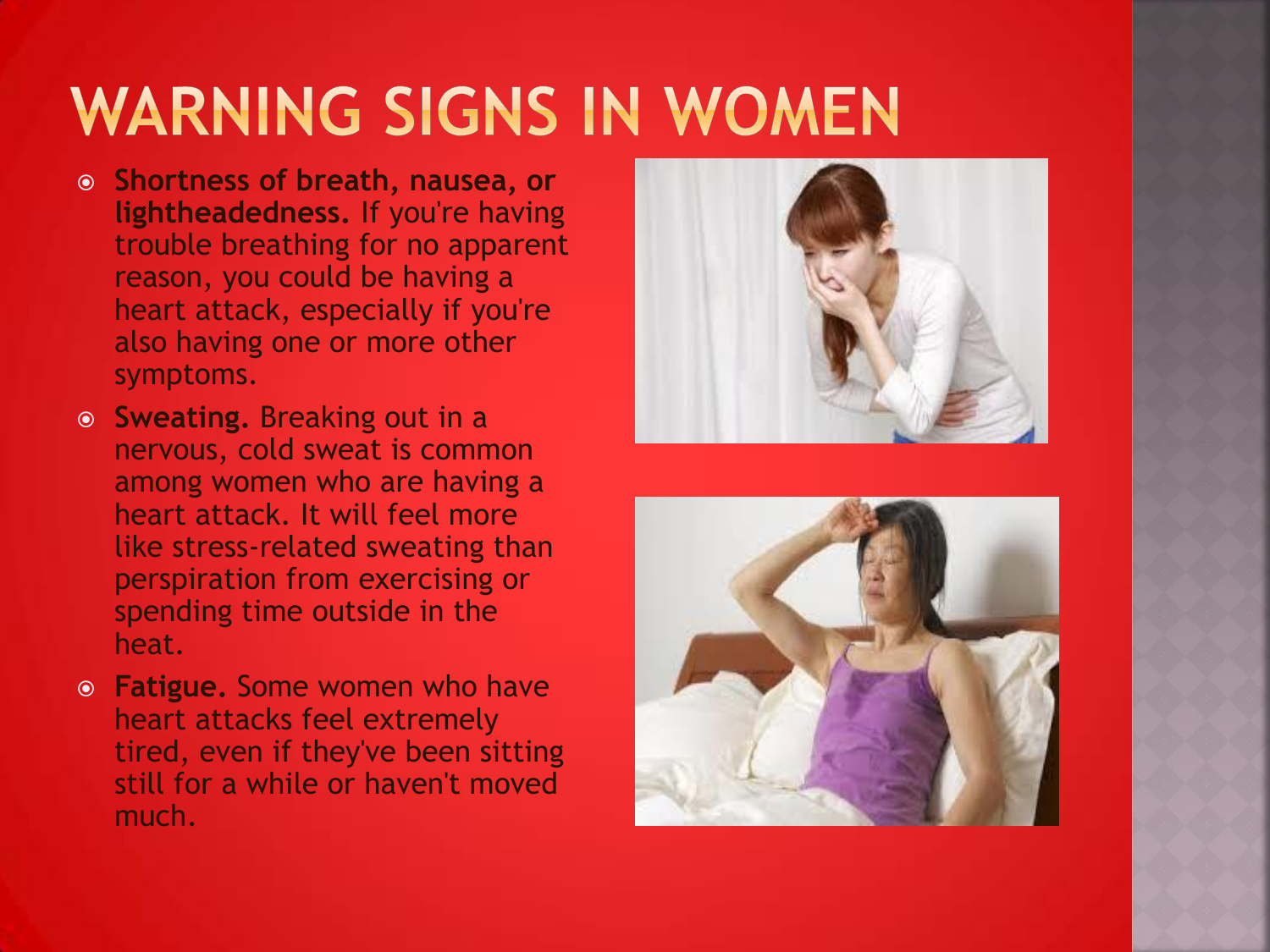#### **WOMEN AND HEART DISEASE**

- **Heart disease is the No. 1** killer of women, and is more deadly than all forms of cancer combined.
- Heart disease causes 1 in 3 women's deaths each year, killing approximately one woman every minute.
- An estimated 43 million women in the U.S. are affected by heart disease.
- Ninety percent of women have one or more risk factors for developing heart disease.
- Since 1984, more women than men have died each year from heart disease.



The symptoms of heart disease can be different in women and men, and are often misunderstood.

**Cardiovascular disease is the leading cause of death for African American women.** Of African American women ages 20 and older, 46.9 percent have cardiovascular disease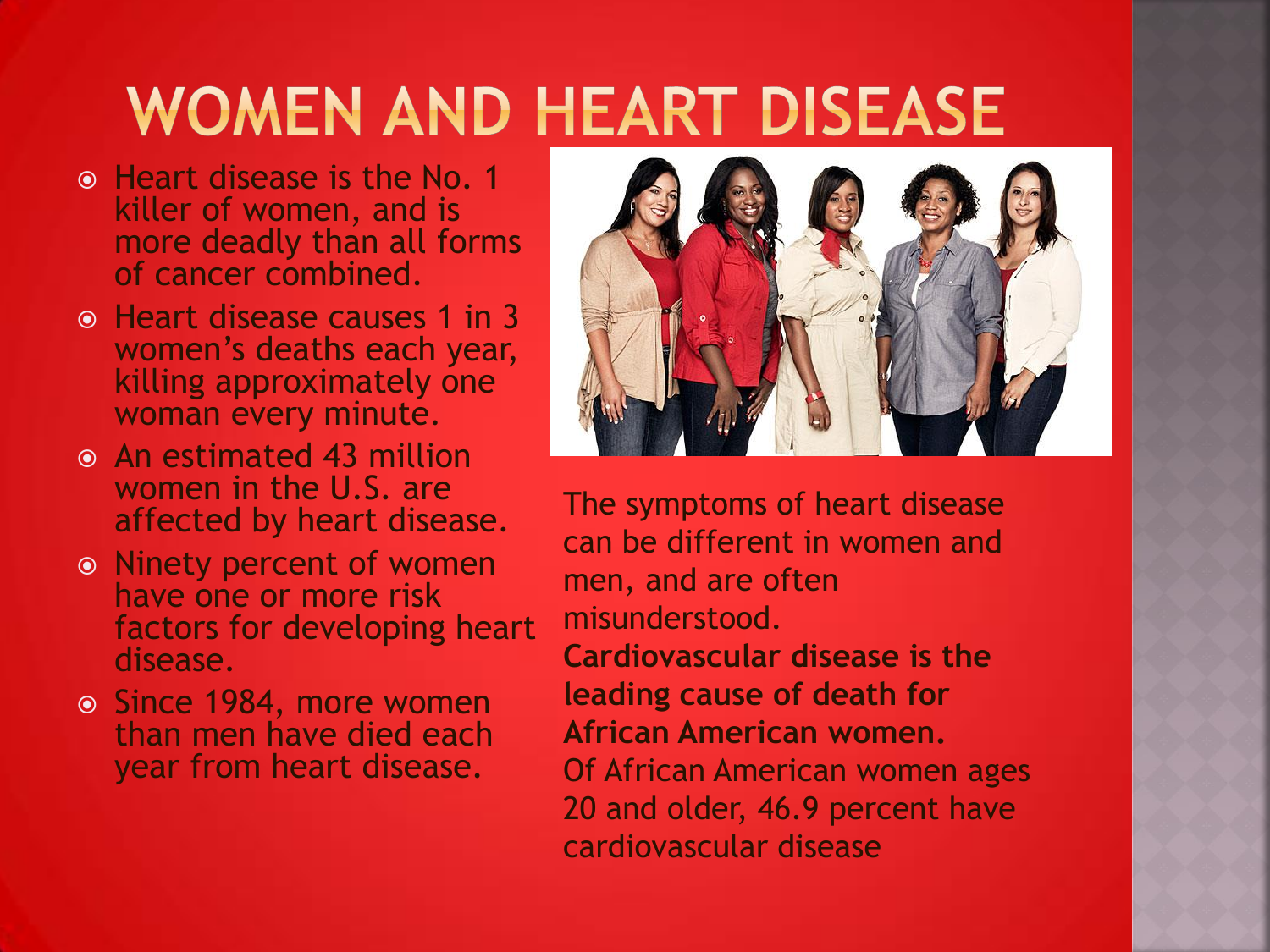## **HOW TO AVOID HEART DISEASE**

- **Don't smoke or use tobacco as this** leads to narrowing of the arteries (atherosclerosis). Atherosclerosis can ultimately lead to a heart attack.
- **Exercise for 30 minutes on most days of the week -** Physical activity helps control your weight and reduces your chances of developing high blood pressure, high cholesterol and diabetes all which put a strain on your heart.
- **Eat a heart-healthy diet -** A diet rich in fruits, vegetables and whole grains can help protect your heart.